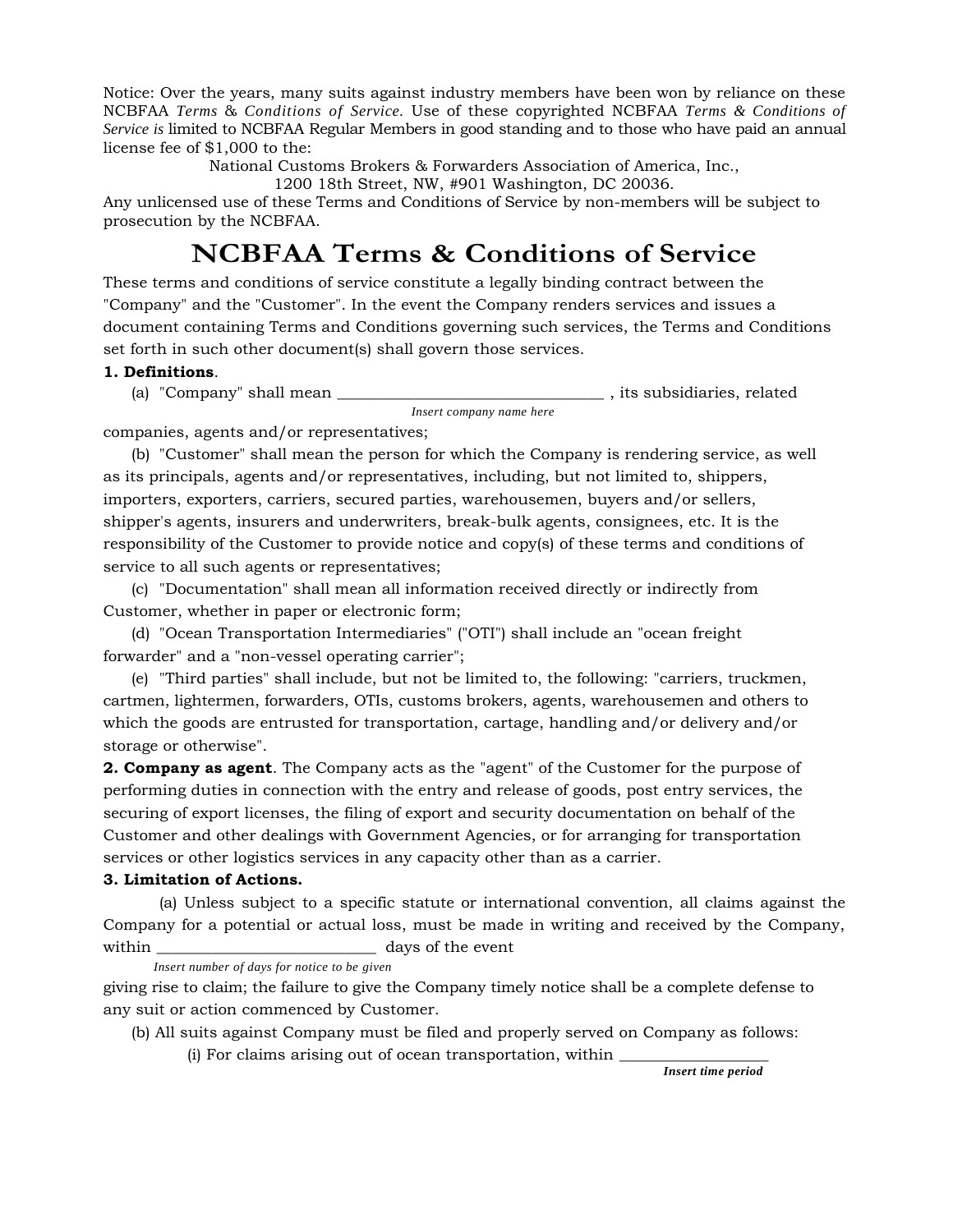year from the date of the loss;

(ii) For claims arising out of air transportation, within  $\overline{\phantom{a}}$ 

*Insert time period*

year from the date of the loss;

(iii) For claims arising out of the preparation and/or submission of an import entry(s), within \_\_\_\_\_\_\_\_\_\_\_\_\_ days from the date of liquidation of the entry(s);

*Insert time period*

(iv) For any and all other claims of any other type, within  $\overline{\phantom{a}}$ 

*Insert time period*

years from the date of the loss or damage.

**4. No Liability For The Selection or Services of Third Parties and/or Routes**. Unless services are performed by persons or firms engaged pursuant to express written instructions from the Customer, Company shall use reasonable care in its selection of third parties, or in selecting the means, route and procedure to be followed in the handling, transportation, clearance and delivery of the shipment; advice by the Company that a particular person or firm has been selected to render services with respect to the goods, shall not be construed to mean that the Company warrants or represents that such person or firm will render such services nor does Company assume responsibility or liability for any actions(s) and/or inaction(s) of such third parties and/or its agents, and shall not be liable for any delay or loss of any kind, which occurs while a shipment is in the custody or control of a third party or the agent of a third party; all claims in connection with the Act of a third party shall be brought solely against such party and/or its agents; in connection with any such claim, the Company shall reasonably cooperate with the Customer, which shall be liable for any charges or costs incurred by the Company. **5. Quotations Not Binding.** Quotations as to fees, rates of duty, freight charges, insurance premiums or other charges given by the Company to the Customer are for informational purposes only and are subject to change without notice; no quotation shall be binding upon the Company unless the Company in writing agrees to undertake the handling or transpo rtation of the shipment at a specific rate or amount set forth in the quotation and payment arrangements are agreed to between the Company and the Customer.

#### **6. Reliance On Information Furnished.**

(a) Customer acknowledges that it is required to review all documents and declarations prepared and/or filed with U.S. Customs & Border Protection, other Government Agency and/or third parties, and will immediately advise the Company of any errors, discrepancies, incorrect statements, or omissions on any declaration or other submission filed on Customers behalf;

(b) In preparing and submitting customs entries, export declarations, applications, security filings, documentation and/or other required data, the Company relies on the correctness of all documentation, whether in written or electronic format, and all information furnished by Customer; Customer shall use reasonable care to ensure the correctness of all such information and shall indemnify and hold the Company harmless from any and all claims asserted and/or liability or losses suffered by reason of the Customer's failure to disclose information or any incorrect, incomplete or false statement by the Customer or its agent, representative or contractor upon which the Company reasonably relied. The Customer agrees that the Customer has an affirmative non-delegable duty to disclose any and all information required to import, export or enter the goods.

**7. Declaring Higher Value To Third Parties.** Third parties to whom the goods are entrusted may limit liability for loss or damage; the Company will request excess valuation coverage only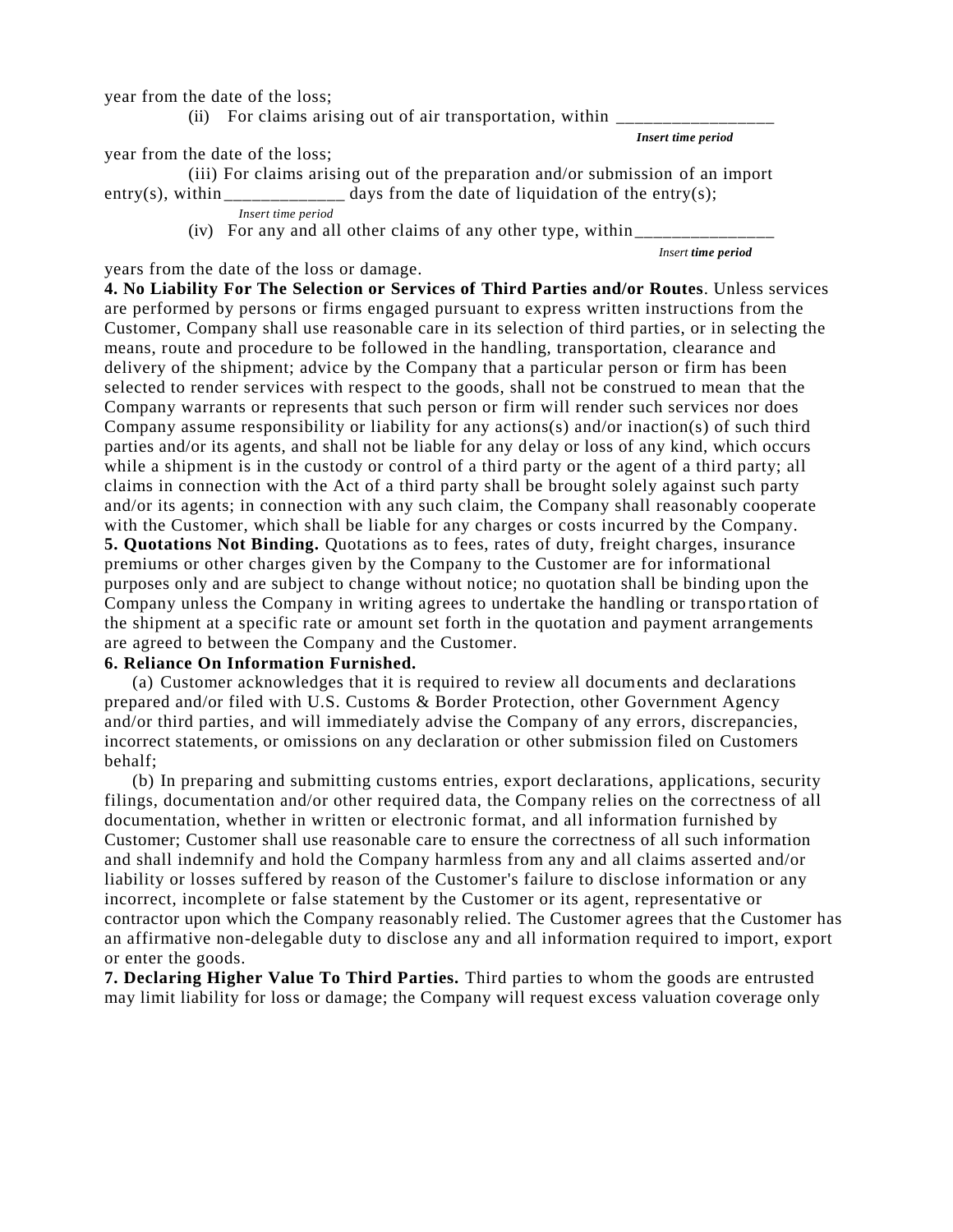upon specific written instructions from the Customer, which must agree to pay any charges therefore; in the absence of written instructions or the refusal of the third party to agree to a higher declared value, at Company's discretion, the goods may be tendered to the third party, subject to the terms of the third party's limitations of liability and/or terms and conditions of service.

**8. Insurance**. Unless requested to do so in writing and confirmed to Customer in writing, Company is under no obligation to procure insurance on Customer's behalf; in all cases, Customer shall pay all premiums and costs in connection with procuring requested insurance.

## **9. Disclaimers; Limitation of Liability.**

(a) Except as specifically set forth herein, Company makes no express or implied warranties in connection with its services;

(b) In connection with all services performed by the Company, Customer may obtain additional liability coverage, up to the actual or decl ared value of the shipment or transaction, by requesting such coverage and agreeing to make payment therefor, which request must be confirmed in writing by the Company prior to rendering services for the covered transaction(s).

(c) In the absence of additional coverage under (b) above, the Company's liability shall be limited to the following:

(i) where the claim arises from activities other than those relating to customs business, \$ \_\_\_\_\_\_\_\_ per shipment or transaction, or

*Insert applicable* amount

(ii) where the claim arises from activities relating to "Customs business,"

\$ \_\_\_\_\_\_\_\_ per entry or the amount of brokerage fees paid to Company

## *Insert applicable* **amount**

for the entry, whichever is less;

(d) In no event shall Company be liable or responsible for consequential, indirect, inc idental, statutory or punitive damages, even if it has been put on notice of the possibility of such damages, or for the acts of third parties.

10. **Advancing Money**. All charges must be paid by Customer in advance unless the Company agrees in writing to extend credit to customer; the granting of credit to a Customer in connection with a particular transaction shall not be considered a waiver of this provision by the Company.

**11. Indemnification/Hold Harmless.** The Customer agrees to indemnify, defend, and hold the Company harmless from any claims and/or liability, fines, penalties and/or attorneys' fees arising from the importation or exportation of customers merchandise and/or any conduct of the Customer, including but not limited to the inaccuracy of entry, export or security data supplied by Customer or its agent or representative, which violates any Federal, State and/or other laws, and further agrees to indemnify and hold the Company harmless against any and all liability, loss, damages, costs, claims, penalties, fines and/or expenses, including but not limited to reasonable attorney's fees, which the Company may hereafter incur, suffer or be required to pay by reason of such claims; in the event that any claim, suit or proceeding is brought against the Company, it shall give notice in writing to the Customer by mail at its address on file with the Company.

**12. C.O.D. or Cash Collect Shipments.** Company shall use reasonable care regarding written instructions relating to "Cash/Collect on Deliver (C.O.D.)" shi pments, bank drafts, cashier's and/or certified checks, letter(s) of credit and other similar payment documents and/or instructions regarding collection of monies but shall not have liability if the bank or consignee refuses to pay for the shipment.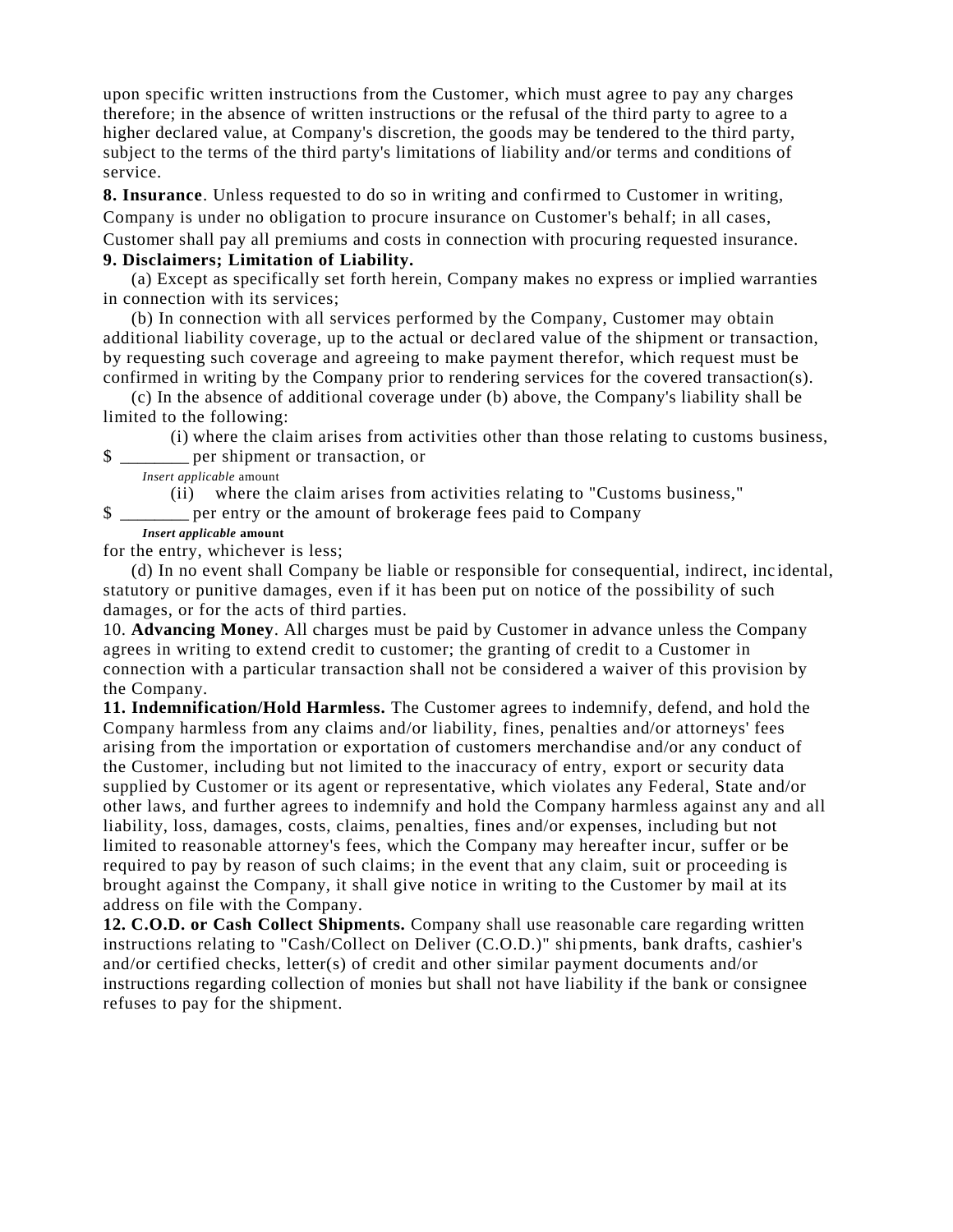**13. Costs of Collection**. In any dispute involving monies owed to Company, the Company shall be entitled to all costs of collection, including reasonable attorney's fees and interest at

\_\_\_\_\_\_\_\_\_\_\_\_\_\_\_\_\_\_\_\_\_\_\_\_\_\_\_ % per annum or the highest rate allowed by law,

### *Insert percentage*

whichever is less unless a lower amount is agreed to by Company.

### **14. General Lien and Right To Sell Customer's Property.**

(a) Company shall have a general and continuing lien on any and all property of Customer coming into Company's actual or constructive possession or control for monies owed to Company with regard to the shipment on which the lien is claimed, a prior shipment(s) and/or both;

(b) Company shall provide written notice to Customer of its intent to exercise such lien, the exact amount of monies due and owing, as well as any on-going storage or other charges; Customer shall notify all parties having an interest in its shipment(s) of Company's rights and/or the exercise of such lien.

(c) Unless, within thirty days of receiving notice of lien, Customer posts cash or le tter of credit at sight, or, if the amount due is in dispute, an acceptable bond equal to 110% of the value of the total amount due, in favor of Company, guaranteeing payment of the monies owed, plus all storage charges accrued or to be accrued, Company shall have the right to sell such shipment(s) at public or private sale or auction and any net proceeds remaining thereafter shall be refunded to Customer.

**15. No Duty To Maintain Records For Customer.** Customer acknowledges that pursuant to Sections 508 and 509 of the Tariff Act, as amended, (19 USC §1508 and 1509) it has the duty and is solely liable for maintaining all records required under the Customs and/or other Laws and Regulations of the United States; unless otherwise agreed to in writing, the Compan y shall only keep such records that it is required to maintain by Statute(s) and/or Regulation(s), but not act as a "recordkeeper" or "recordkeeping agent" for Customer.

**16. Obtaining Binding Rulings, Filing Protests, etc**. Unless requested by Customer in writing and agreed to by Company in writing, Company shall be under no obligation to undertake any pre- or post Customs release action, including, but not limited to, obtaining binding rulings, advising of liquidations, filing of petition(s) and/or protests, etc.

**17. Preparation and Issuance of Bills of Lading.** Where Company prepares and/or issues a bill of lading, Company shall be under no obligation to specify thereon the number of pieces, packages and/or cartons, etc.; unless specifically requested to do so in writing by Customer or its agent and Customer agrees to pay for same, Company shall rely upon and use the cargo weight supplied by Customer.

**18. No Modification or Amendment Unless Written.** These terms and conditions of service may only be modified, altered or amended in writing signed by both Customer and Company; any attempt to unilaterally modify, alter or amend same shall be null and void.

**19. Compensation of Company.** The compensation of the Company for its services shall be included with and is in addition to the rates and charges of all carriers and other agencies selected by the Company to transport and deal with the goods and such compensation shall be exclusive of any brokerage, commissions, dividends, or other revenue received by the Company from carriers, insurers and others in connection with the shipment. On ocean exports, upon request, the Company shall provide a detailed breakout of the components of all charges assessed and a true copy of each pertinent document relating to these charges. In any referral for collection or action against the Customer for monies due the Company, upon recovery by